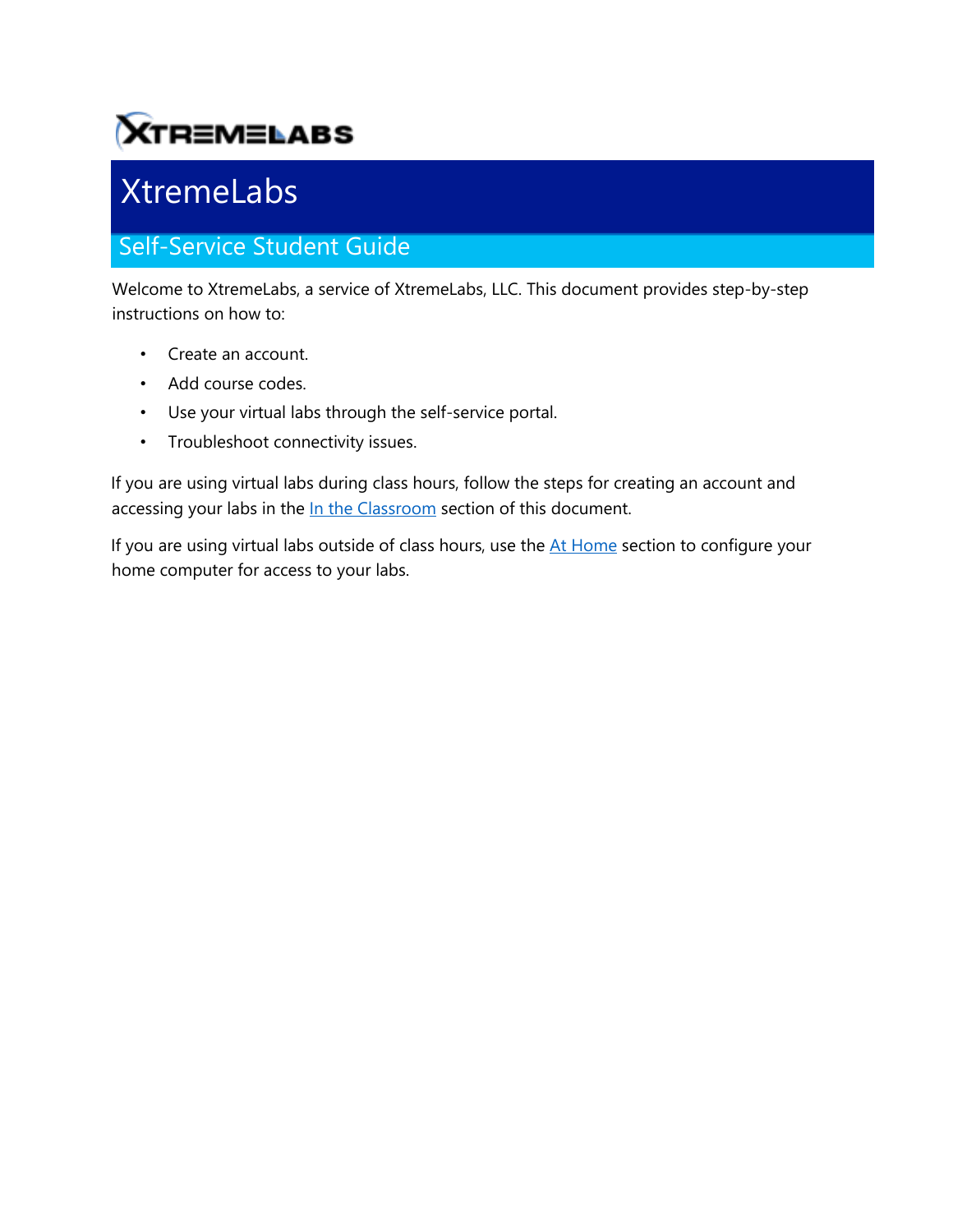## **Contents**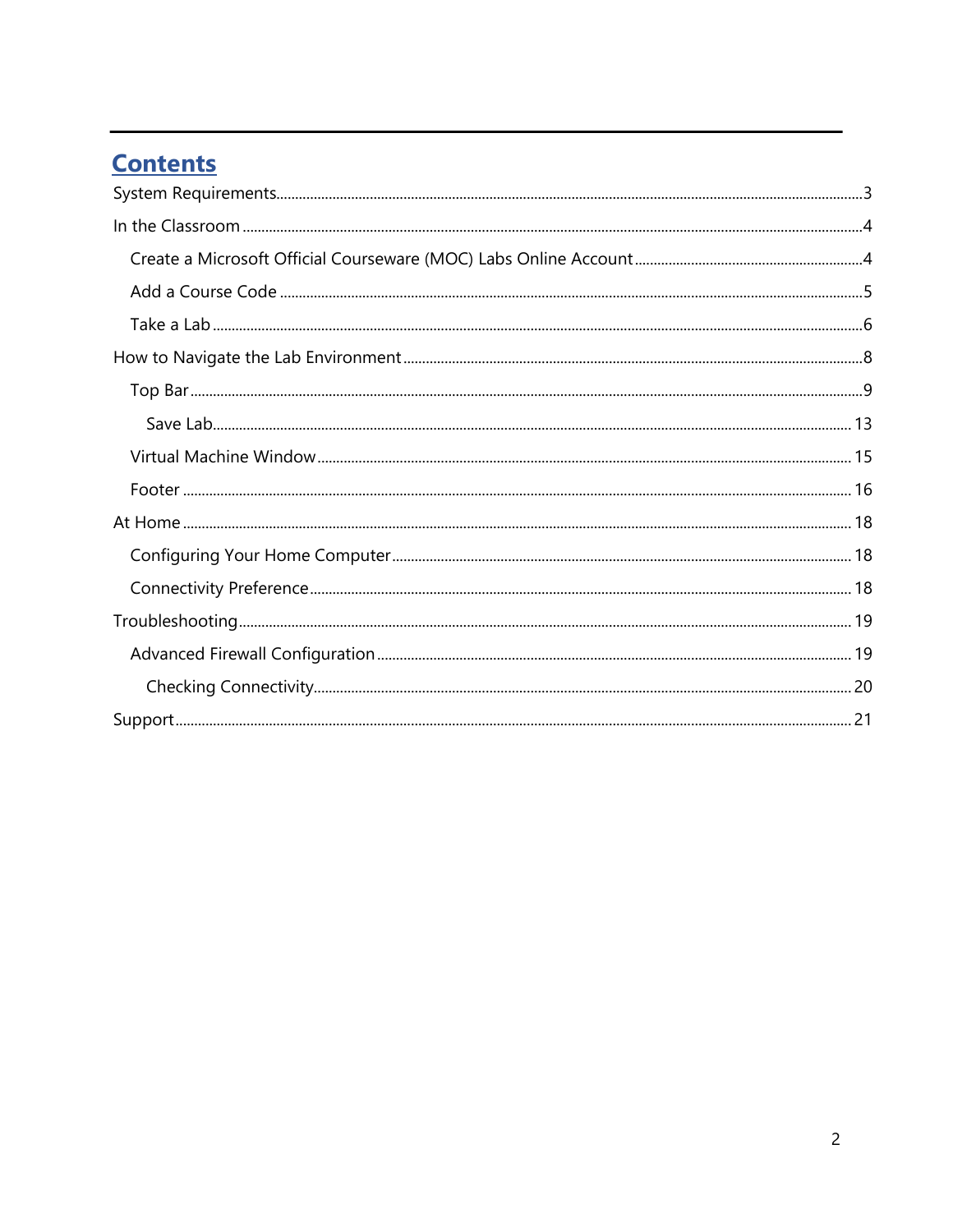## <span id="page-2-0"></span>**System Requirements**

To access the lab hosting system, your client system must meet the following requirements:

|                                                                                                   | <b>ActiveX</b><br><b>Requirements</b> | <b>HTML5 Requirements</b>                                                 |
|---------------------------------------------------------------------------------------------------|---------------------------------------|---------------------------------------------------------------------------|
| Windows XP SP3 or later (Windows<br>RT is not supported)                                          | X                                     | X                                                                         |
| NET Framework 3.5 or later                                                                        | X                                     | X                                                                         |
| <b>Browser</b>                                                                                    | Internet Explorer<br>$7+$             | Microsoft Edge<br>Internet Explorer 10+<br>Google Chrome 39+<br>Safari 7+ |
| Minimum KBps per user network bandwidth                                                           | 128 KBps                              | 256 KBps                                                                  |
| Ideal screen resolution is above 1280 x 1024                                                      | X                                     | X                                                                         |
| Viewer Installation                                                                               | Local Admin                           | N/A                                                                       |
| TCP Port 80 and 443 open with<br>inbound/outbound access to the Internet                          | X                                     | X                                                                         |
| For some corporate firewalls, a proxy client<br>(such as Forefront TMG Client) may be<br>required | X                                     | N/A                                                                       |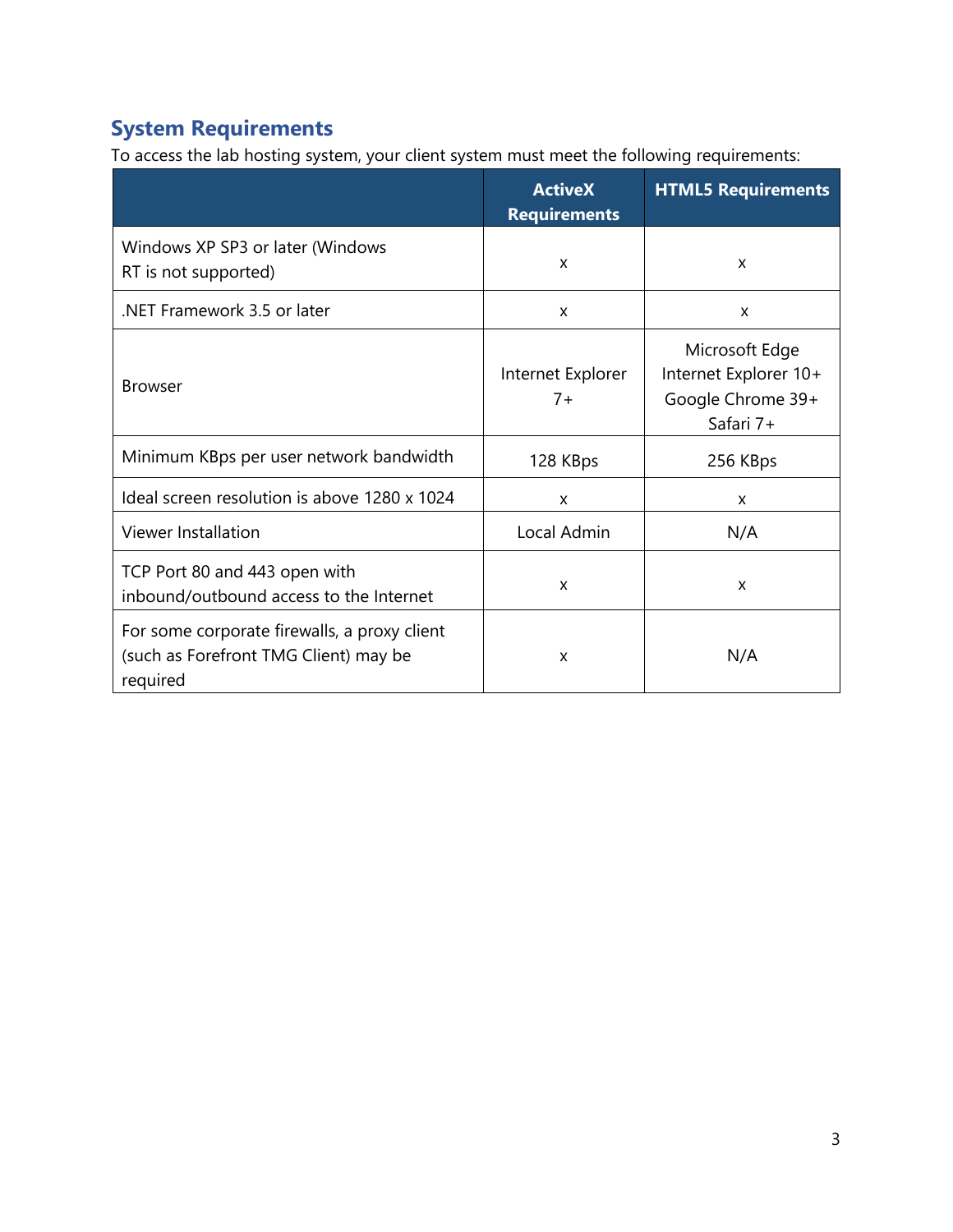### <span id="page-3-0"></span>**In the Classroom**

Perform the following steps to create an account and access your virtual labs.

#### <span id="page-3-1"></span>**Create a Microsoft Official Courseware (MOC) Labs Online Account**

The first step to accessing your virtual labs will be to create an account.

1. In Internet Explorer, navigate to [http://labs.xtremelabs.io.](http://labs.xtremelabs.io/)

| Welcome to Xtreme Labs.                               |                                             |
|-------------------------------------------------------|---------------------------------------------|
| Email Address                                         |                                             |
| Password                                              |                                             |
| Keep me signed in<br>Sign in<br>Forgot your password? |                                             |
|                                                       | Register for Xtreme Labs Online<br>Register |

Terms of use Privacy & Cookies Download User Guide FAQ

2. If you have an account, you can sign in. If you do not yet have an account, click **Register**.



Terms of use Privacy & Cookies Download User Guide FAQ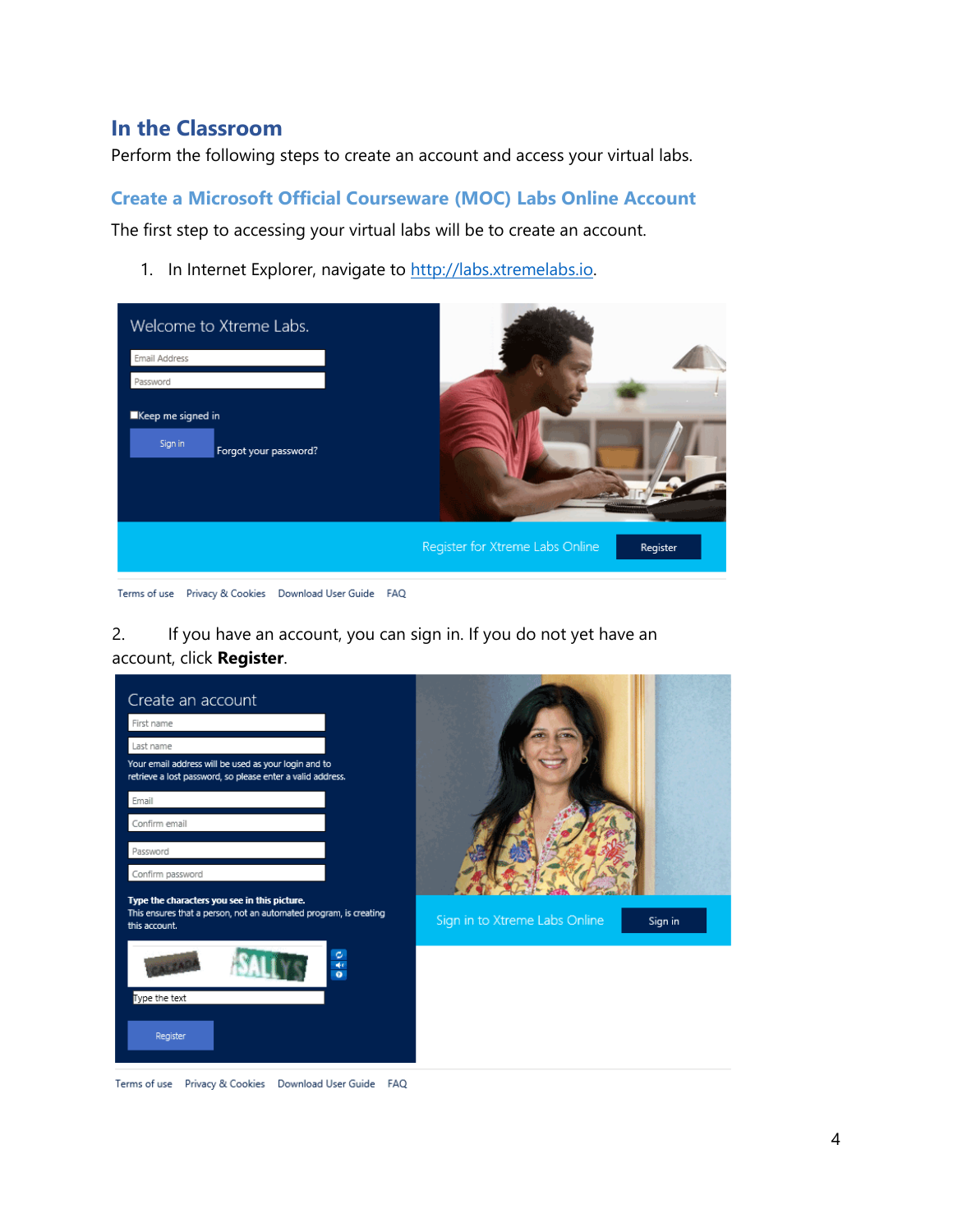3. To create your account, fill in the fields on the **Create an account** page.

**Note** The email address used to create your account is also used for password reminders. It is important to use a valid email address.

- 4. Click **Register**.
- 5. You will be redirected to the **My codes** page.

#### <span id="page-4-0"></span>**Add a Course Code**

1. On the **My codes** page, in the **Add a code to your account** text box, enter the code given to you by your instructor.

| Welcome MLO User |                                                                                                                                                                                                                                 |                       |                        | Log off          |
|------------------|---------------------------------------------------------------------------------------------------------------------------------------------------------------------------------------------------------------------------------|-----------------------|------------------------|------------------|
| My account       | Add a code to your account                                                                                                                                                                                                      |                       |                        |                  |
| My codes         | Enter your access code and select Add code to add a new lab to your account. After you have entered your lab access<br>code, it will appear in the My codes list. To take your labs, select the course from the navigation bar. |                       |                        |                  |
| Lab history      | Enter code                                                                                                                                                                                                                      | Add code              |                        |                  |
| My classrooms    | My codes                                                                                                                                                                                                                        |                       |                        |                  |
|                  | <b>Description</b>                                                                                                                                                                                                              | <b>Current Status</b> | <b>Expiration Date</b> | <b>Code Used</b> |
| My labs          |                                                                                                                                                                                                                                 |                       |                        |                  |

2. Click **Add code**. Your course will be added to the **My codes** page. Note that all active courses will be displayed on the left side under the 'My labs' title.

| Welcome MLO User |                                                                                                          |                                                                                                                     |                        | Log off          |
|------------------|----------------------------------------------------------------------------------------------------------|---------------------------------------------------------------------------------------------------------------------|------------------------|------------------|
| My account       | Add a code to your account                                                                               |                                                                                                                     |                        |                  |
| My codes         | code, it will appear in the My codes list. To take your labs, select the course from the navigation bar. | Enter your access code and select Add code to add a new lab to your account. After you have entered your lab access |                        |                  |
| Lab history      | Enter code                                                                                               | Add code                                                                                                            |                        |                  |
| My classrooms    | My codes                                                                                                 |                                                                                                                     |                        |                  |
|                  | <b>Description</b>                                                                                       | <b>Current Status</b>                                                                                               | <b>Expiration Date</b> | <b>Code Used</b> |
| My labs          | 20697-1B                                                                                                 | Active                                                                                                              |                        | XXXXXXXX         |
| 20697-1B         |                                                                                                          |                                                                                                                     |                        |                  |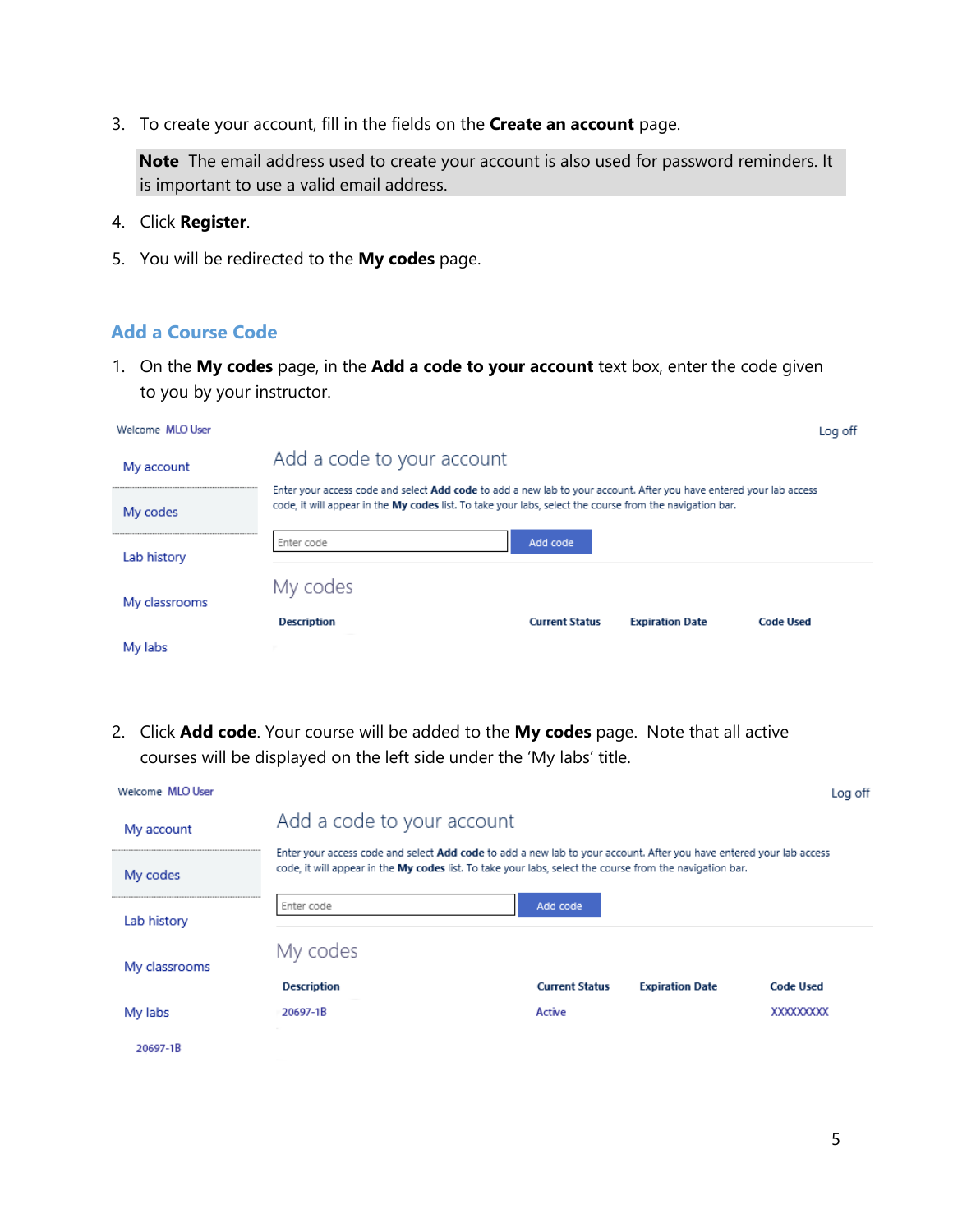3. To see the lab modules in your active course labs, click on the course number. Your course's lab modules should now be visible.



**Note** If you do not see the labs associated with your particular course on your course home page, you should inform your instructor.

#### <span id="page-5-0"></span>**Take a Lab**

1. From any page, select an active course that is listed under the 'My labs' title (see above). Then select the lab module that you want to launch by hovering over the lab module's 'Lab Details' box

Lab Details

(which will turn dark gray) and clicking it. This will open the lab module's Description box:



The duration and description of the subject lab module will be presented here.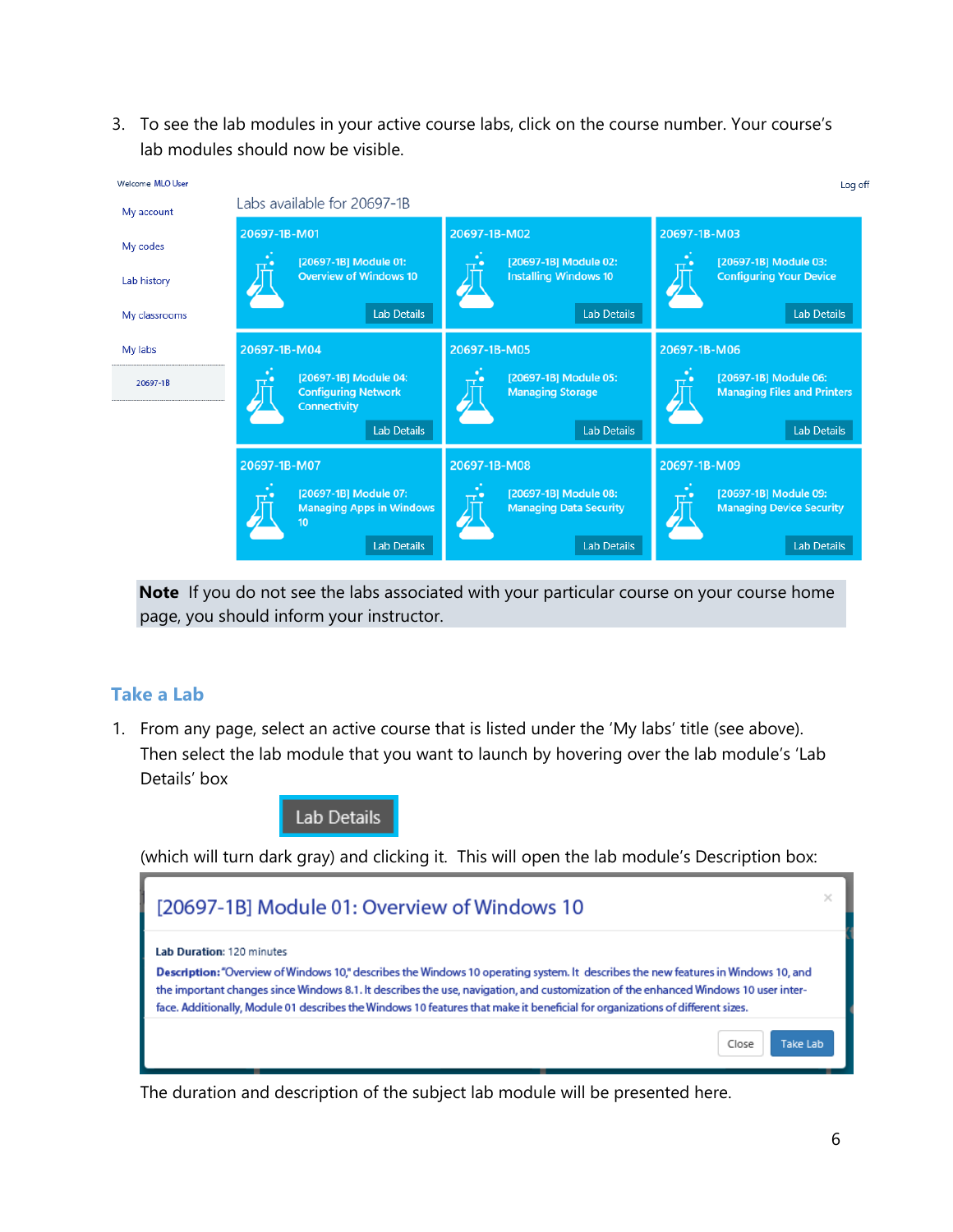- 2. To launch the lab module, hover over and click on the 'Take Lab' button.
- 3. While your lab environment is being prepared, a "spinner" will be displayed. Typically, it takes fewer than 30 seconds to create your unique lab environment. A large lab environment might take up to 2 minutes.



**Note** If your lab takes longer than five minutes to load, refresh your browser page by pressing the **F5** key. If you still cannot access your lab, please alert your instructor.

**Note** Some labs have been modified from the on-premises version to operate correctly in an online environment. If a lab has been altered, a "Lab Notice" message will appear after the lab loads. Clicking the **Notes** tile will launch a Lab Notes document that contains additional information regarding the changes made to the lab steps.

| <b>Lab Notice</b>                                                                                                                                                                                         |  |
|-----------------------------------------------------------------------------------------------------------------------------------------------------------------------------------------------------------|--|
| <b>Important Note About Lab Steps</b>                                                                                                                                                                     |  |
| The lab you have started has been modified to operate<br>correctly in the Microsoft Labs Online environment. As a result,<br>some of the steps in the standard lab manual have been<br>changed.           |  |
|                                                                                                                                                                                                           |  |
| Please review the 'Lab Notes' document before starting the lab<br>steps. This document contains details of all changes to the lab<br>steps. The document can be accessed by clicking the 'Notes'<br>tile. |  |
| *Adobe Reader is required to open this document.                                                                                                                                                          |  |
|                                                                                                                                                                                                           |  |

4. Once the lab loads and the environment is ready, your lab view will be displayed.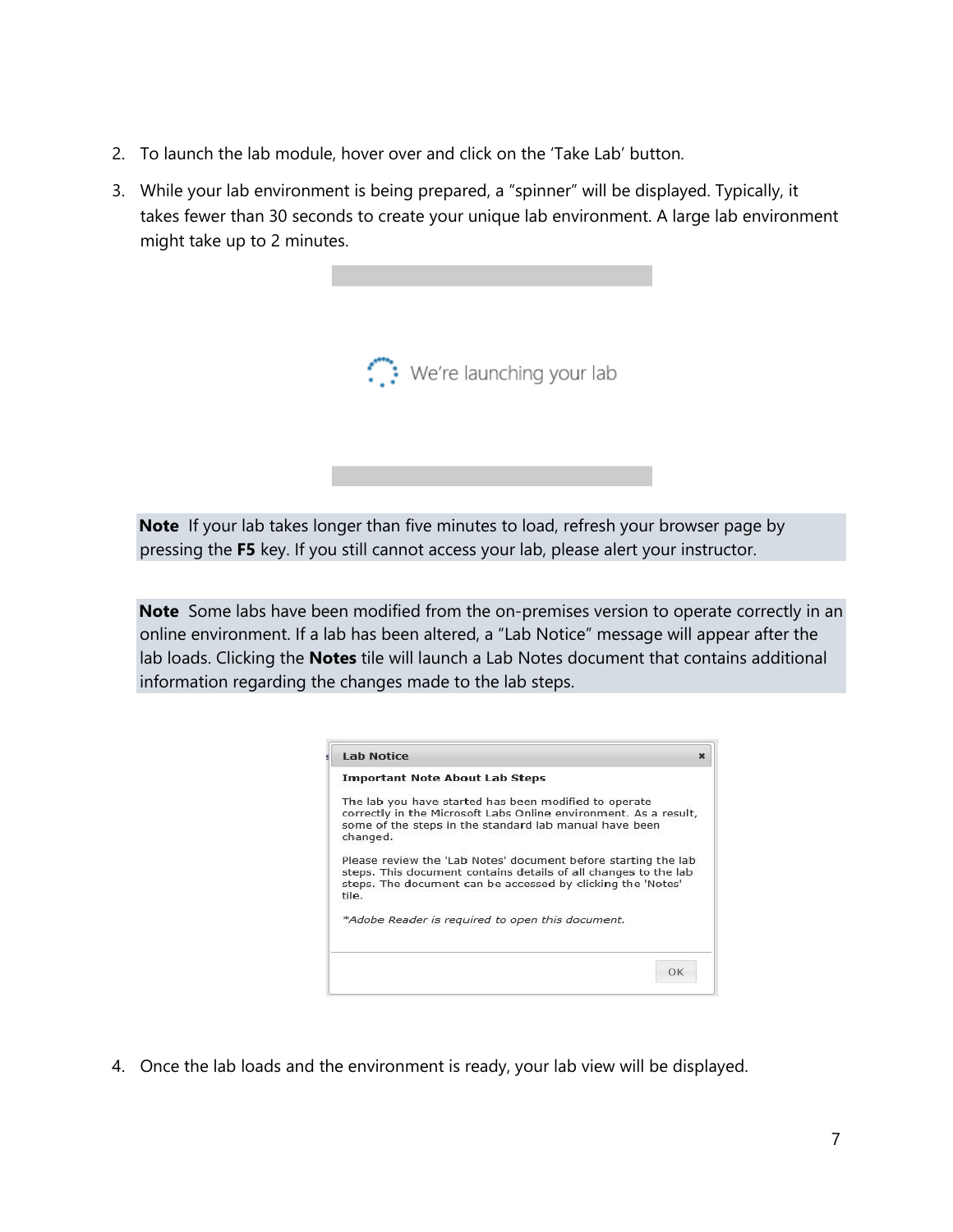

## <span id="page-7-0"></span>**How to Navigate the Lab Environment**

Once your lab view is displayed, a number of options are available to allow you to interact with the virtual machines provided for each lab scenario.

The lab view page has three parts:

- Top bar
- Virtual machine window
- **Footer**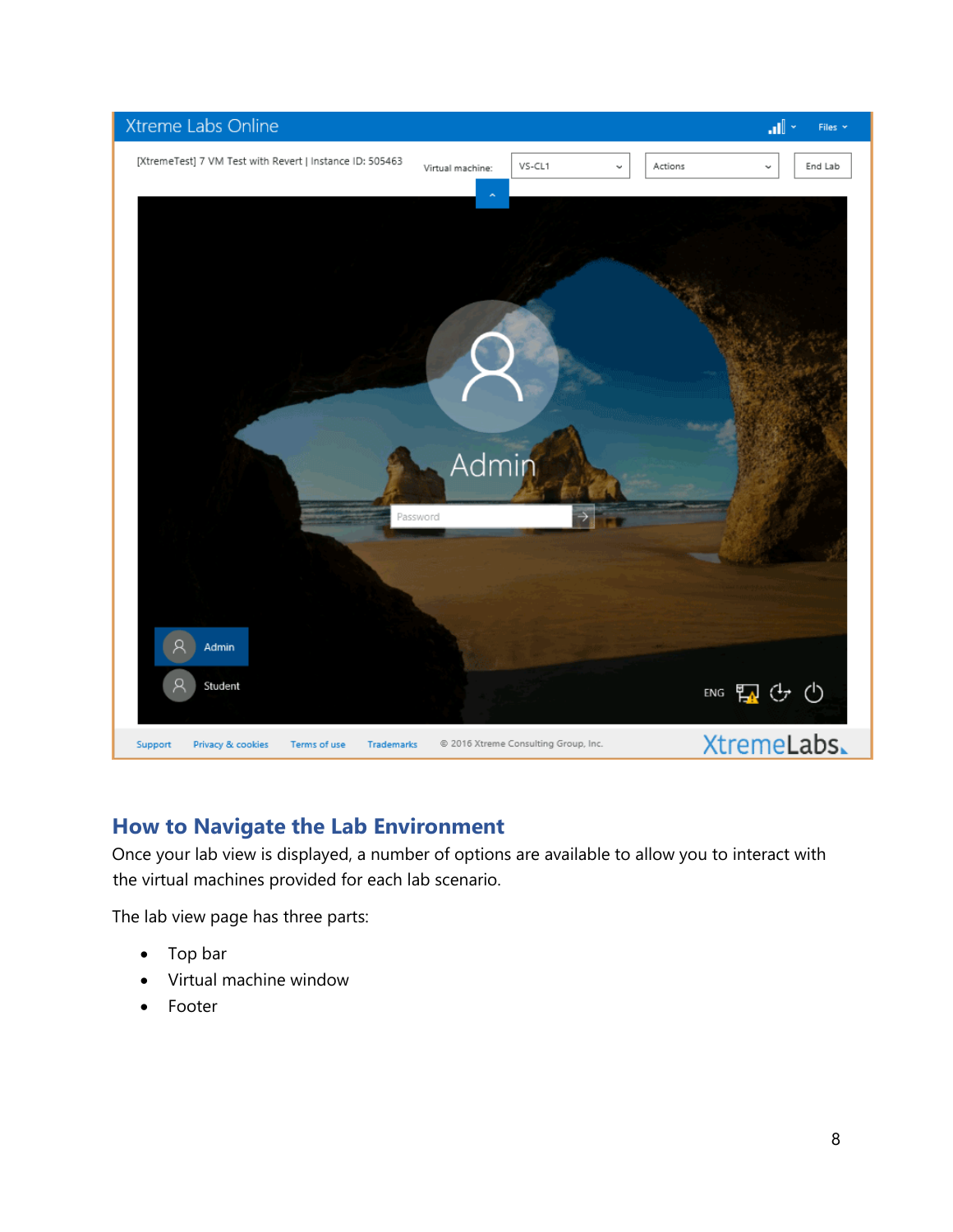

#### <span id="page-8-0"></span>**Top Bar**

The elements in the top bar are called out and described here:

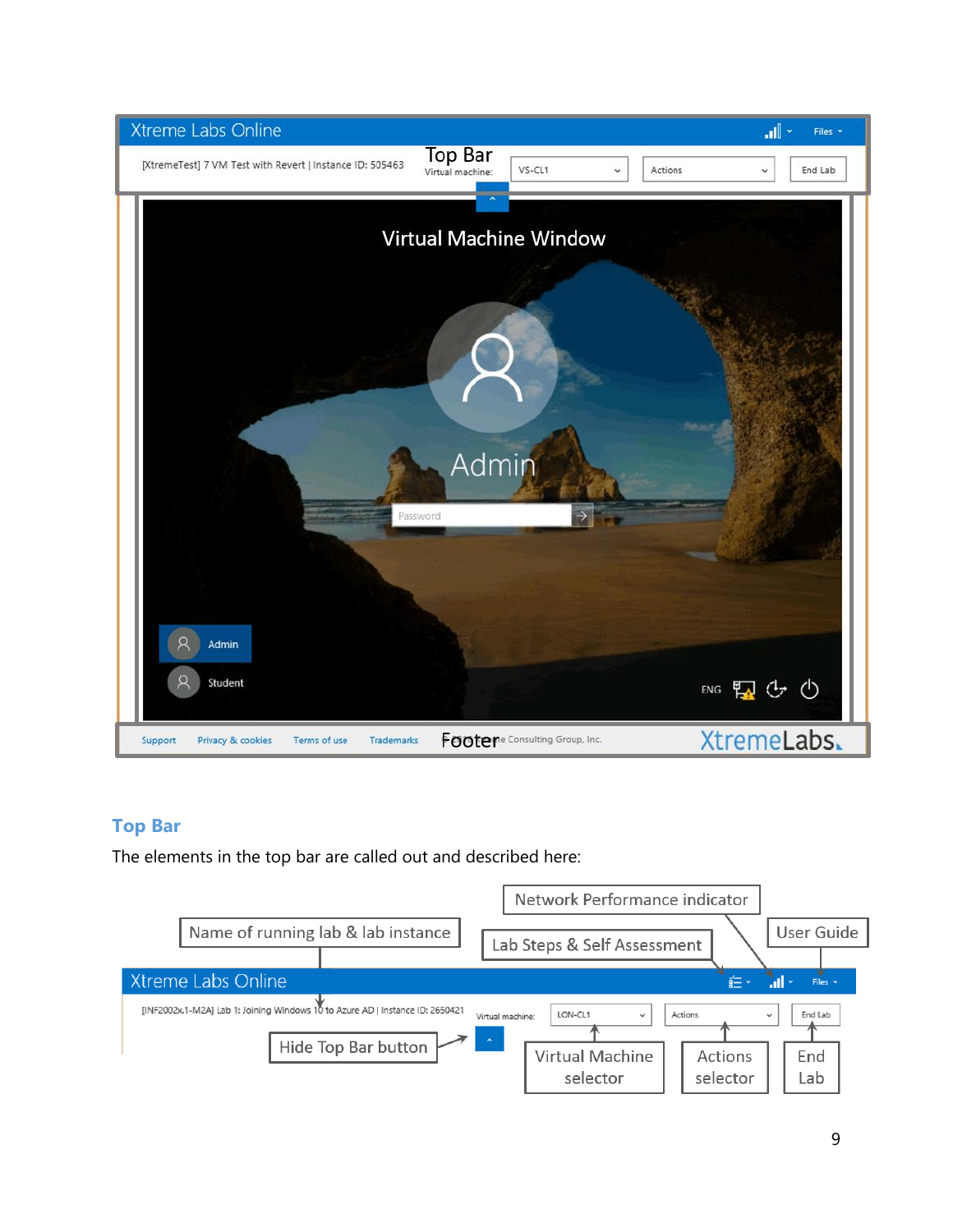**Name of running lab & lab instance** − This displays the name of the open lab module along with the instance of this lab. If requesting support, this information will be important.

**Hide Top Bar button** − Click this button to hide or reveal the top bar.



**Virtual Machine selector** − This is a drop-down list that displays all of the virtual machines in the running lab module. Click a specific virtual machine to open it in the virtual machine window. The name of the virtual machine currently in the virtual machine window is listed in the text box.

| Virtual machine: | NYC-RWDC01 |  |
|------------------|------------|--|
|                  | NYC-RWDC01 |  |
|                  | NYC-RWDC02 |  |

**Actions selector** − This is a drop-down menu that displays the special actions you may need to perform in the virtual machine that would normally be performed by the client machine's operating system.

| Actions         |
|-----------------|
| Ctrl+Alt+Delete |
| Windows Key     |
| Windows Charms  |
| Paste Content   |
| Revert VM       |
| Reset VM        |

The action choices are:

- **Ctrl+Alt+Delete** − Sends this command to the virtual machine.
- **Windows Key** − Replicates the Windows logo key in the virtual machine.
- **Windows Charms** − Opens the charms within the virtual machine (if the virtual machine's operating system includes charms).
- **Paste Content** − Inserts the content of the client machine's clipboard into the virtual machine.
- **Revert VM** Reverts the VM to it's original state. Should be used only when the lab steps direct you to revert the VM.
- **Reset VM** − Resets the VM. Should be used only when the lab steps direct you to reset the VM.

**Network performance indicator** − The bars in this indicator show the response speed between the user's browser and the virtual machine server. The fuller the bars, the better the network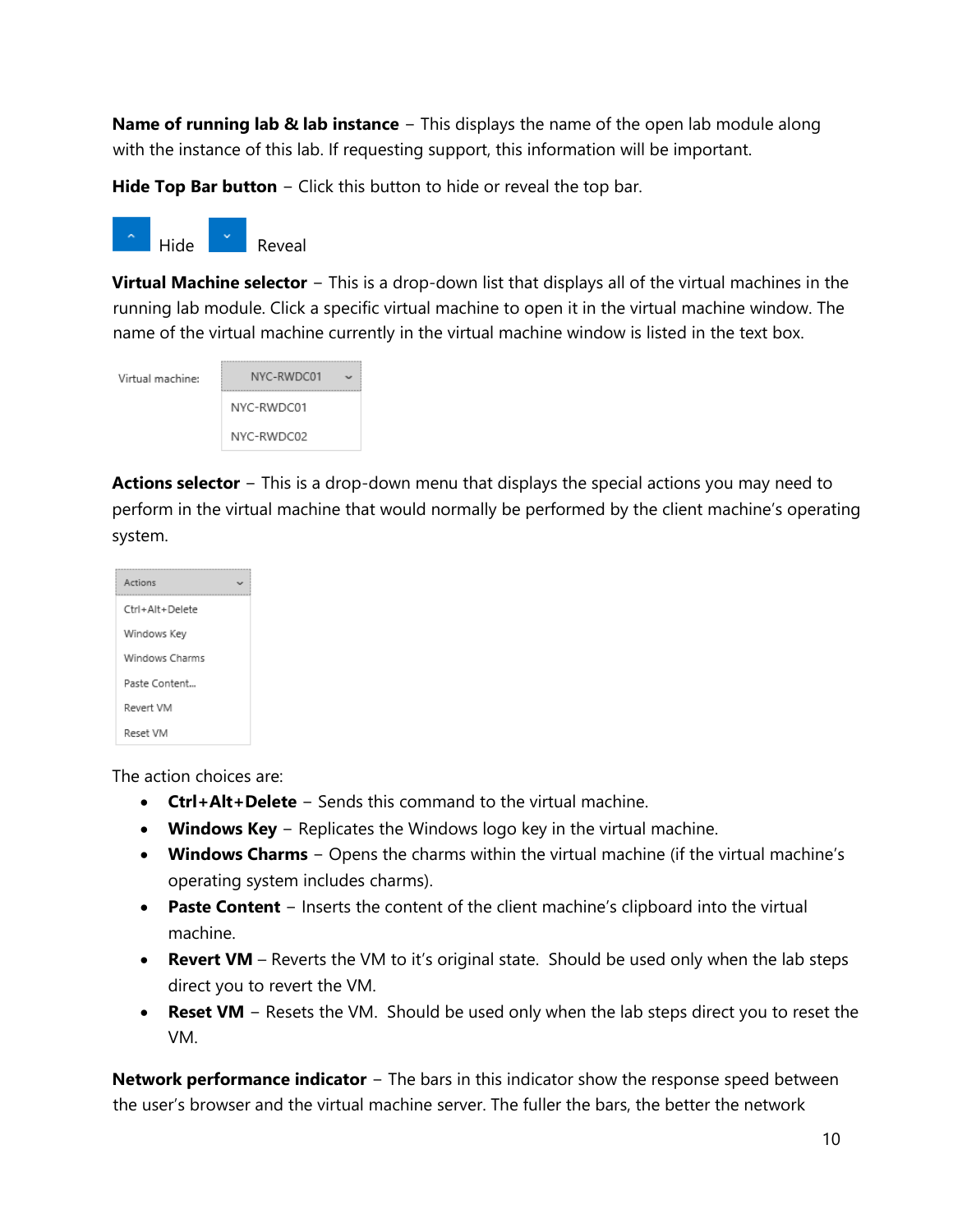performance. A drop-down arrow displays the last ping's round-trip in milliseconds and includes a Refresh text link that initiates a new ping. The round-trip timing of the new ping is then displayed in the drop-down box and is shown in the indicator.



**Lab Steps and Self-Assessment** – If the lab module being viewed includes a lab steps overlay or a self-assessment test, this icon will appear in the top bar. Clicking on the lab steps icon will open a drop-down that indicates whether the lab module has either a lab steps overlay or selfassessment test (which includes a lab steps overlay). If the lab steps overlay is closed, clicking on the 'Lab Steps' or 'Self Assessment' text will open the lab steps overlay.



Note that if there is a lab steps overlay in the lab module, the overlay will open by default when the lab module is launched.

**Files** − The **Files** drop-down menu displays up to five different links.

| $\mathbf{1}$<br>Files $\vee$ |    |                          |                           |              |    |                   | <b>Sur</b>       |              |
|------------------------------|----|--------------------------|---------------------------|--------------|----|-------------------|------------------|--------------|
| Save lab                     |    | <b>PERSONAL PROPERTY</b> | <b>The Second Service</b> | Files $\sim$ |    | <b>STATISTICS</b> |                  | Files $\sim$ |
|                              |    |                          | Save lab                  |              |    |                   | Save lab         |              |
| User Guide                   |    |                          | User Guide                |              |    |                   | User Guide       |              |
| Lab Manual                   | or |                          | Azure Credentials         |              | or |                   | O365 Credentials |              |

- **Save lab** See the **Save lab** section below.
- **User Guide** − Clicking on the **User Guide** link opens a separate window where the XtremeLabs Student User Guide (this document) can be displayed and downloaded from within XtremeLabs.
- **Lab Manual** When the launched lab includes a downloadable lab manual, this link will appear. Clicking on the **Lab Manual** link enables the downloading of the subject lab manual.
- **Azure Credentials** When the launched lab is to be run in an Azure Resource Group, this link will appear. Clicking on the **Azure Credentials** link will open a pop-up window that displays the Username and Password that you will need to sign-in to the Azure Resource Group (ARG) that has been created for your instance of this lab: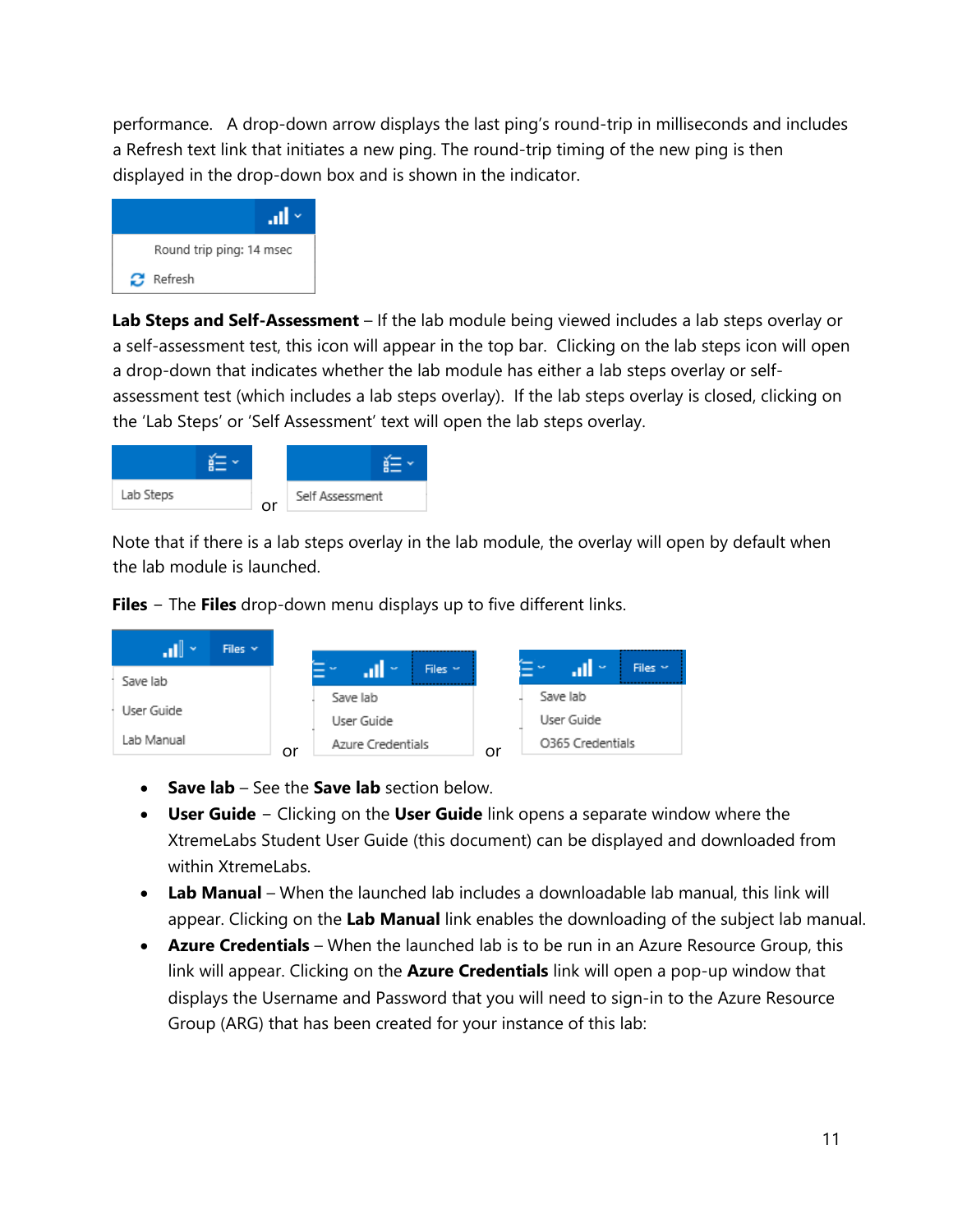| @ https://lab        |
|----------------------|
| <b>Username</b>      |
| Password             |
|                      |
| I forgot my password |
|                      |

XtremeLabs assigns these credentials to you for the duration of your lab session. When you end your lab session, your ARG will be torn down and deleted.

**Note:** Any work that you have performed in your ARG during your lab session will then be lost when you click **End Lab**. It is recommended that you use the **Save Lab** feature.

This pop-up also enables you to change your password. Click on the **I forgot my password** button.

• **O365 Credentials** – When the launched lab includes an Office 365 Tenant, this link will appear. Clicking on the **O365 Credentials** link will open a pop-up window that displays the Tenant's Email and Password that you will need to use this O365 Tenant that has been assigned to you for use in this lab:



This O365 Tenant will expire in no less than 45 days from the date it is assigned to you.

**End Lab** − Click **End Lab** to close the lab and terminate the virtual machines in the lab module.

End Lab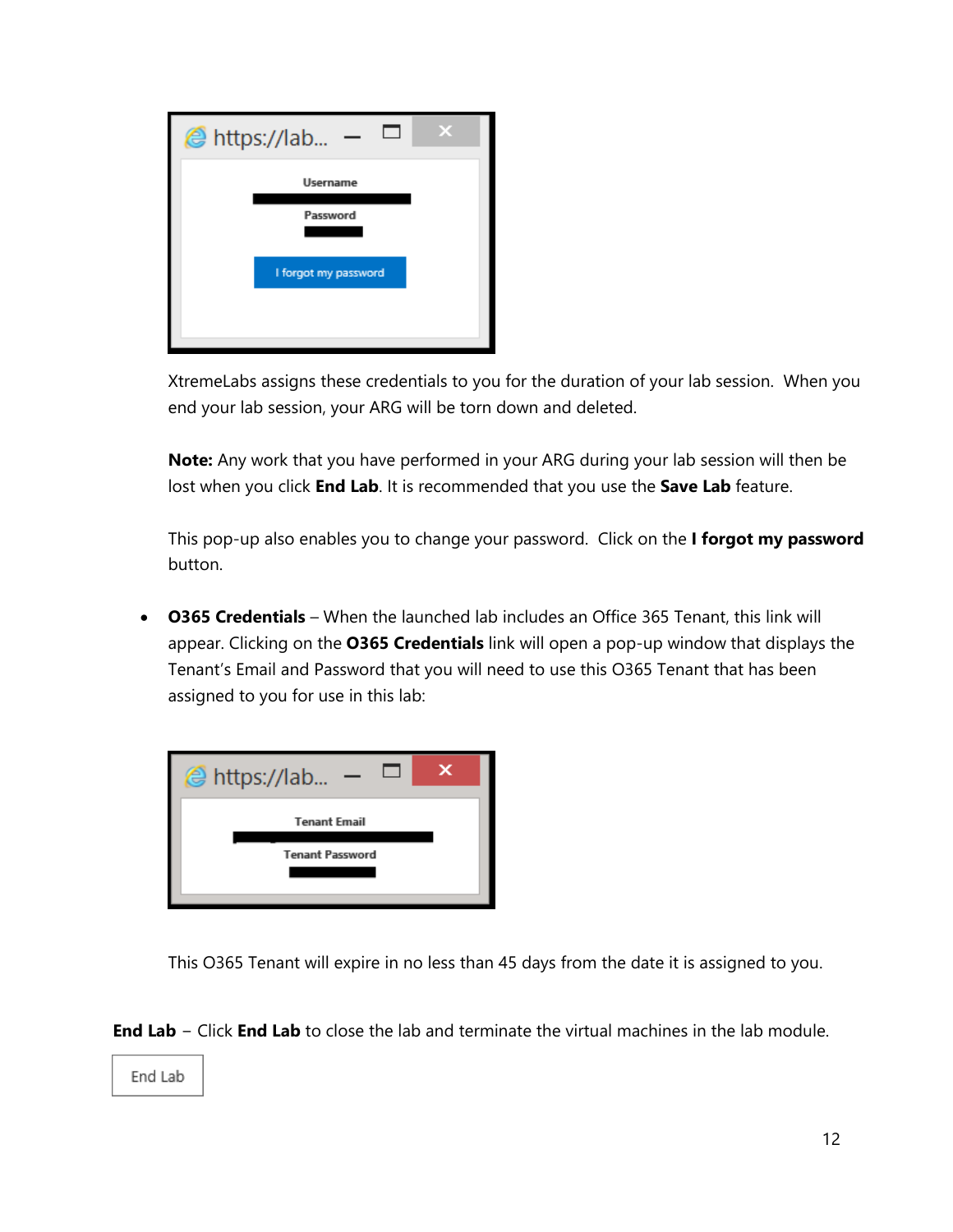You will be prompted to confirm that you want the lab to end. Clicking on the **OK** button will end the lab.



Click **Close** to close the lab's browser tab and return to the course player.

#### <span id="page-12-0"></span>**Save Lab**

If you want to save your work and complete a lab at a later time, open the **Files** drop-down menu on the top bar of the screen and click **Save lab**. This will save your progress and your work will be stored for up to eight days (192 hours).



**Note:** The **Save lab** function is not available on some labs. The Save lab link will only appear in the **Files** drop-down menu if this feature is available for your launched lab module.

Saving the lab will take you to the **My saved labs** page where a tile of your saved lab is displayed.



During the saving process, the Lab Details pop-up will state that "*Your session is currently being saved. Please refresh the page in a few minutes to resume your lab.*" Once the save has been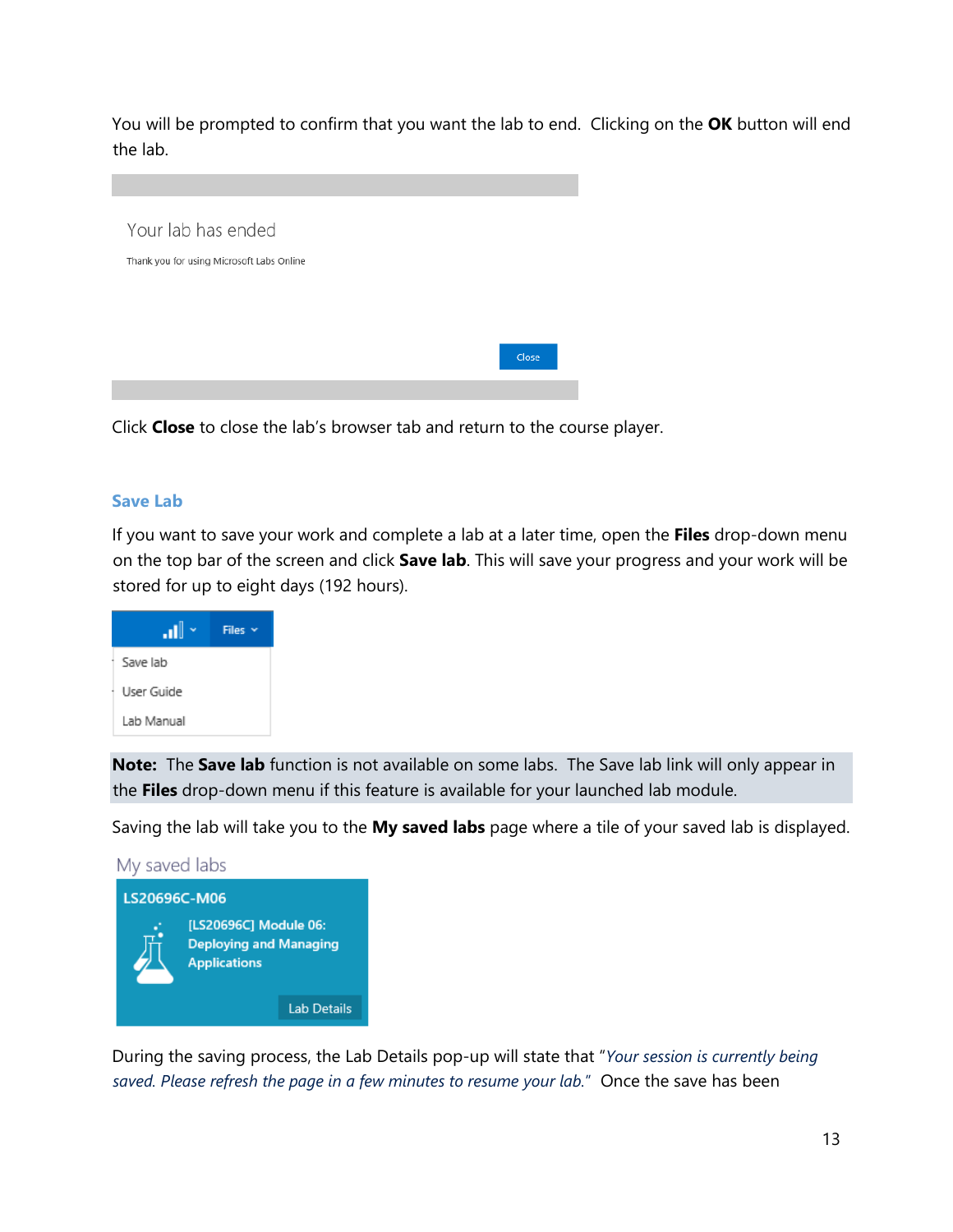completed, the Lab Details pop-up will state the date and time that your saved lab will be available until.



You can resume the lab at any time until then. After that stated date your saved lab will be deleted.

You can resume the lab either from the **My saved labs** page or from the course's page. Saved labs will have their own tile in the appropriate course's page and this tile will be displayed in the last position.



When you click the **Resume Lab** button in the Lab Details pop-up, the lab will restart at the place where you left off.

If you have saved a lab and sign out of [http://labs.xtremelabs.io](http://labs.xtremelabs.io/) and then sign back in to the site within the save timeline, the My saved labs section will be opened by default to remind you that you have a saved lab waiting for you: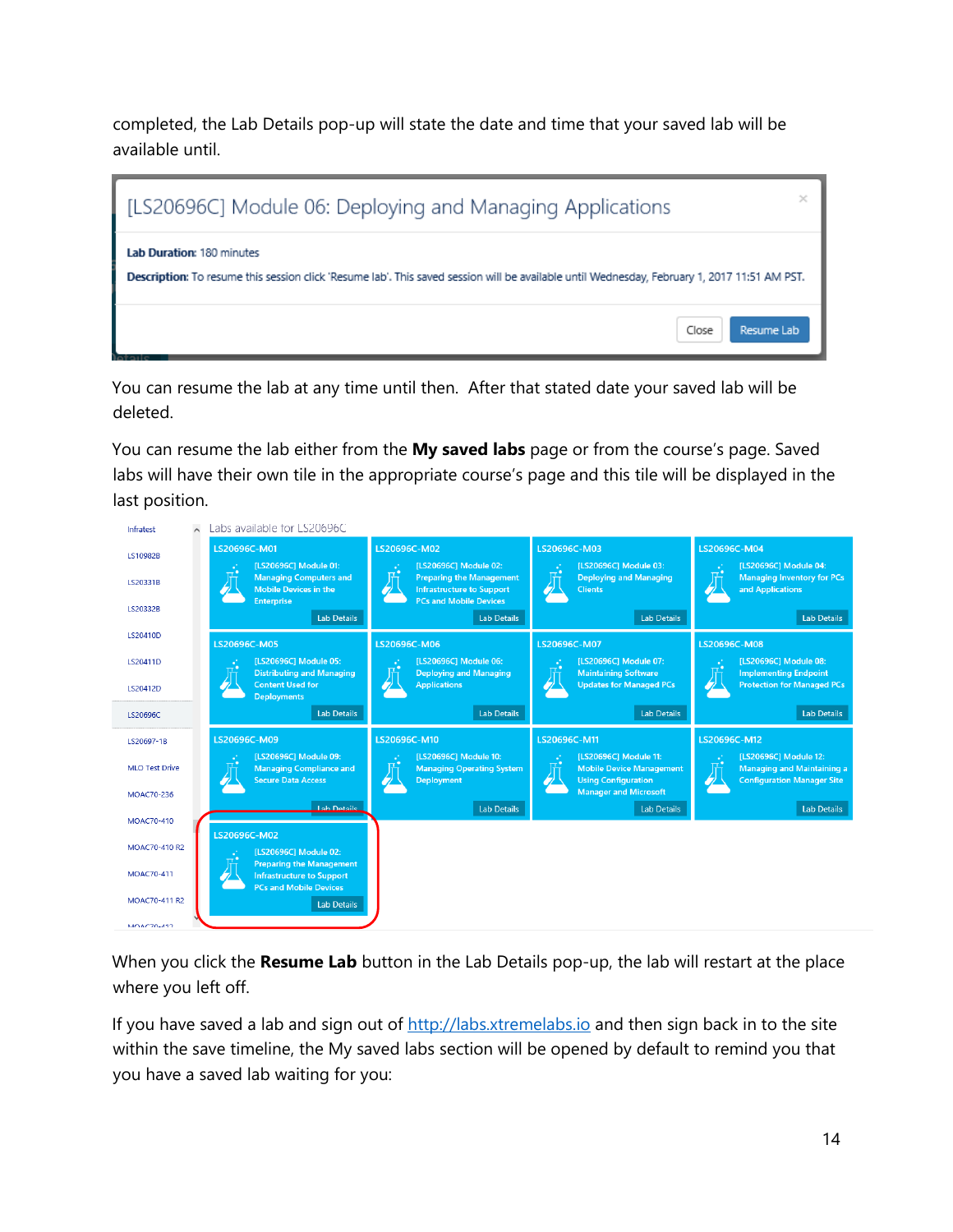

**Note:** Only one lab can be saved at a time. If you already have a saved lab and you then save another, it will overwrite the first saved lab.

#### <span id="page-14-0"></span>**Virtual Machine Window**

This is the large window that fills most of the lab view. This window allows interaction with the virtual machines that form the virtual labs.

Only one virtual machine can be active in this window at a time. Use the virtual machine selector (identified earlier in this guide) to switch between virtual machines in a lab module.

As long as the focus is within this window, the keyboard and pointing device will control the virtual machine.

**NOTE**: Instructions for logging into and interacting with the VMs should be in the lab manual documentation. However, the most commonly used Administrator passwords used for Lab VMs are **Pa\$\$w0rd** and **Pa55w.rd**.

Once launched, labs will run for 90, 120, 180, or 240 minutes or more, depending upon the scope of the lab and the steps to be performed. At the end of this period the lab will be disconnected and a message will be displayed. This message informs you that the lab is about to expire and it gives you an opportunity to either end the lab or extend the lab for an additional 30 minutes: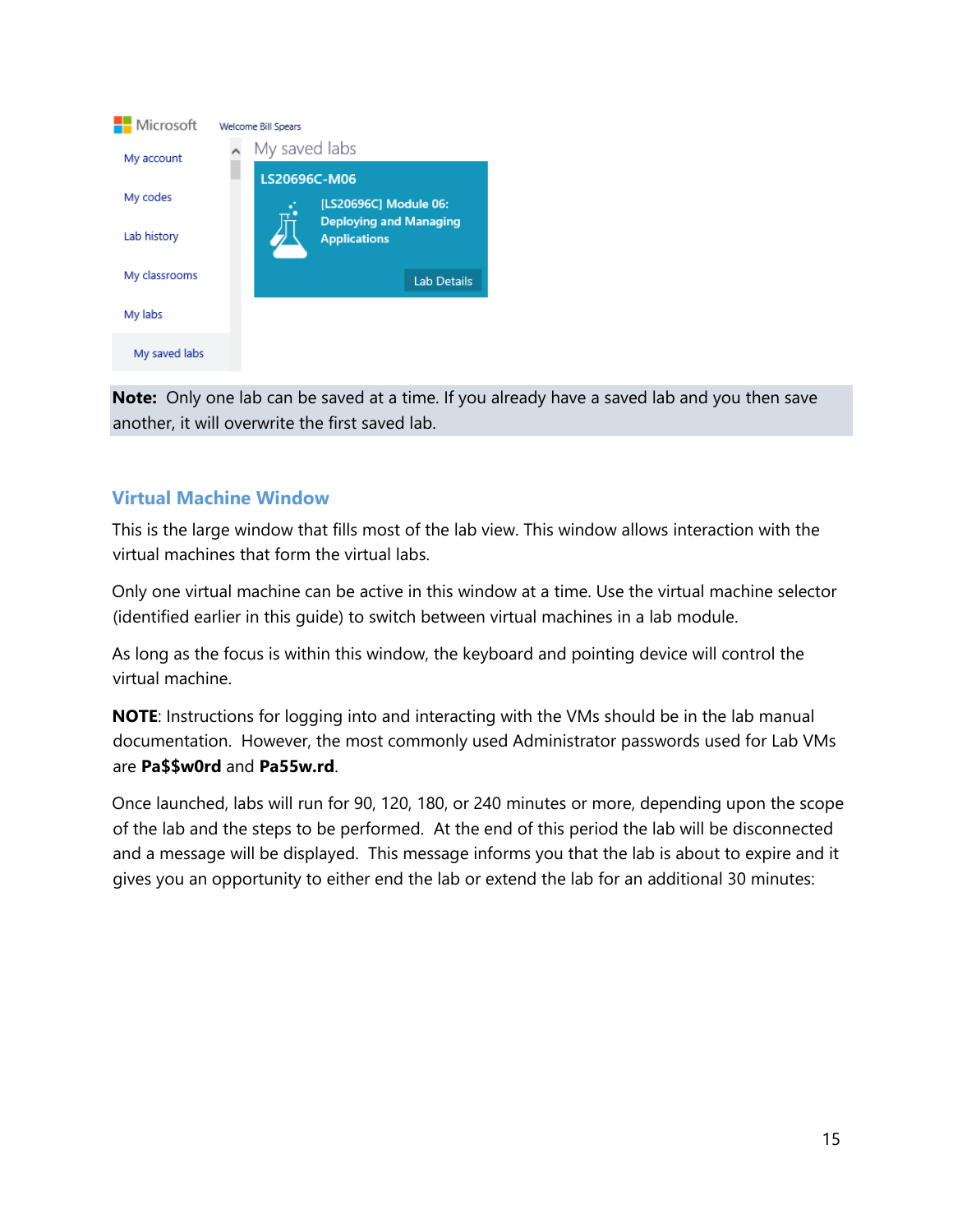

When this message is displayed, you will have 5 minutes to click on the **Extend Lab** button before the lab is automatically ended.

You can end the lab at any time while this message is displayed by clicking on the **End Lab** button.

**NOTE:** The RDP (Remote Desktop Protocol) connection between the client machine and the virtual machine may be interrupted occasionally due to networking events, but the connection will be automatically restored. If the connection is lost, the screen will turn dark and a "Connection lost. Reconnecting…" pop-up message will appear.



The desktop session will resume upon reconnection.

#### <span id="page-15-0"></span>**Footer**



There are three elements in the Footer: the **Support** link, the **Privacy & Cookies** link, and the **XtremeLabs** link.

**Support** - Click **Support** to open a menu with two text links: General FAQs and Contact us.

| <b>General FAQs</b> |  |
|---------------------|--|
| Contact us          |  |
|                     |  |
| Support             |  |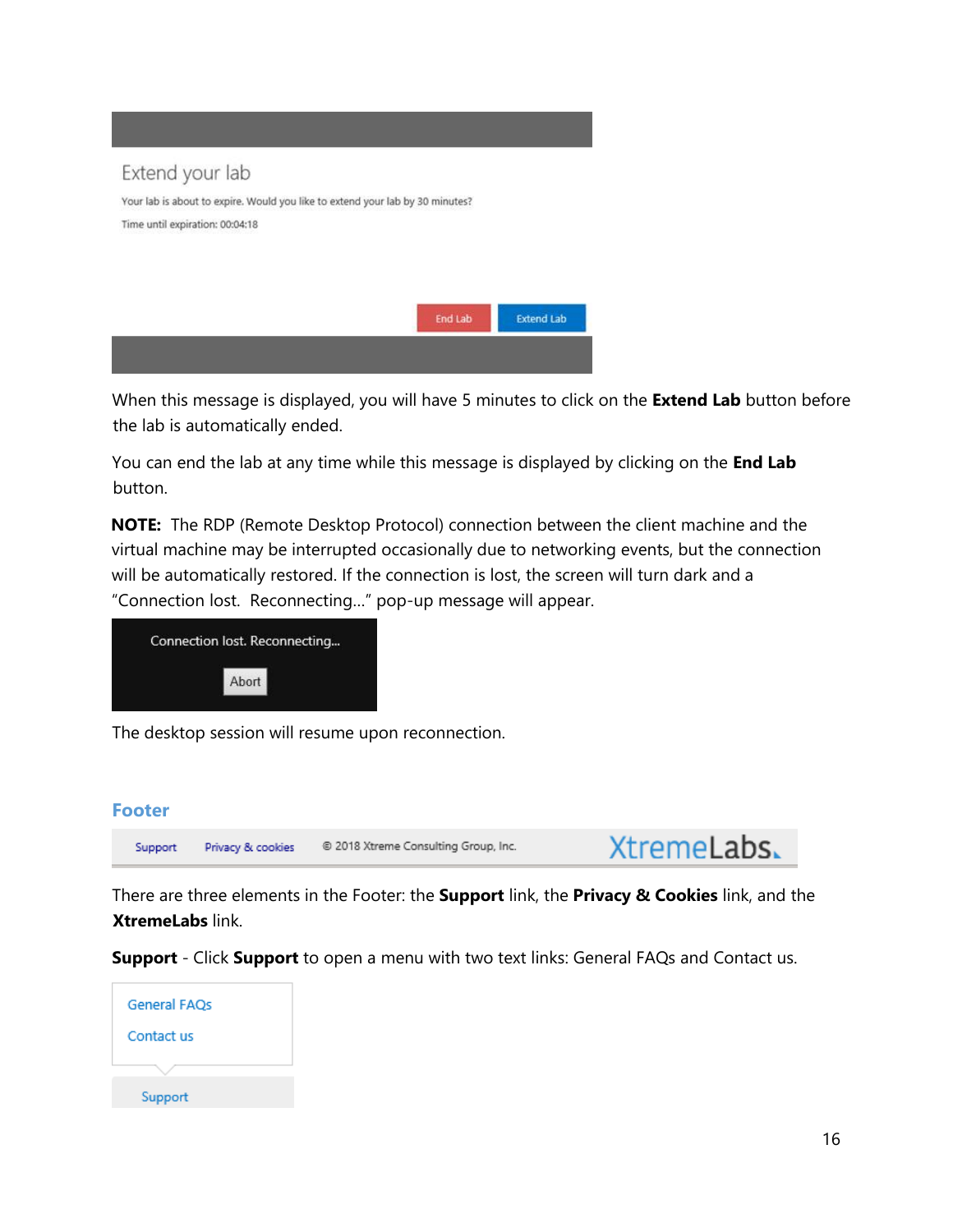Click **General FAQs** to view a .pdf file of the Frequently Asked Questions.

Click **Contact us** to open a pop-up form for sending email to the XtremeLabs support team. This form also provides the toll-free number to contact the XtremeLabs support team and a Chat now button to initiate a chat session with a team member.

| Contact us                         |              |                                                                                                                                                                                                                                                                                            |
|------------------------------------|--------------|--------------------------------------------------------------------------------------------------------------------------------------------------------------------------------------------------------------------------------------------------------------------------------------------|
| What is the problem you're having? |              | Microsoft Labs Online Support                                                                                                                                                                                                                                                              |
| * Subject                          |              | xlabsupport@xtremeconsulting.com                                                                                                                                                                                                                                                           |
|                                    |              | (800)-239-7051                                                                                                                                                                                                                                                                             |
|                                    |              | Hours<br>12:00 AM - 6:00 PM PST                                                                                                                                                                                                                                                            |
| * Step-by-step details             |              | Monday-Friday                                                                                                                                                                                                                                                                              |
| How may we contact you?            |              | <b>Observed Holidays</b><br>. 1/2/2017 - New Year's Day<br>· 5/29/2017 - U.S. Memorial Day<br>· 7/4/2017 - U.S. Independence Day<br>. 9/4/2017 - U.S. Labor Day<br>• 11/23/2017 - 11/24/2017 - U.S.<br>Thanksgiving Holiday<br>$\cdot$ 12/25/2017 - 12/26/2017 - U.S.<br>Christmas Holiday |
| * Email address                    | Phone number | Chat now                                                                                                                                                                                                                                                                                   |
| Enter email address                | 555-555-1212 |                                                                                                                                                                                                                                                                                            |
| Share this message with:           |              |                                                                                                                                                                                                                                                                                            |
| Enter email address                |              |                                                                                                                                                                                                                                                                                            |
|                                    |              |                                                                                                                                                                                                                                                                                            |
| Submit<br>Cancel                   |              |                                                                                                                                                                                                                                                                                            |

To send email to the XtremeLabs support team, fill in the text input boxes with the appropriate information and click **Submit**. Note that the text input boxes denoted with a red asterisk (\*) cannot be left blank.

After you click Submit, you will see an acknowledgment that the email has been sent. The XtremeLabs support team will contact you shortly.

If an issue is urgent, call the XtremeLabs support team using the toll-free number provided on the form or click **Chat now** during the listed support hours. (The listed support hours are in the Pacific Time zone.)

**Privacy & Cookies** – This links to the Microsoft Privacy Statement web page.

**XtremeLabs** – This links to the home page of Xtreme Consulting, a division of DISYS, the fine people who bring you XtremeLabs – and much more.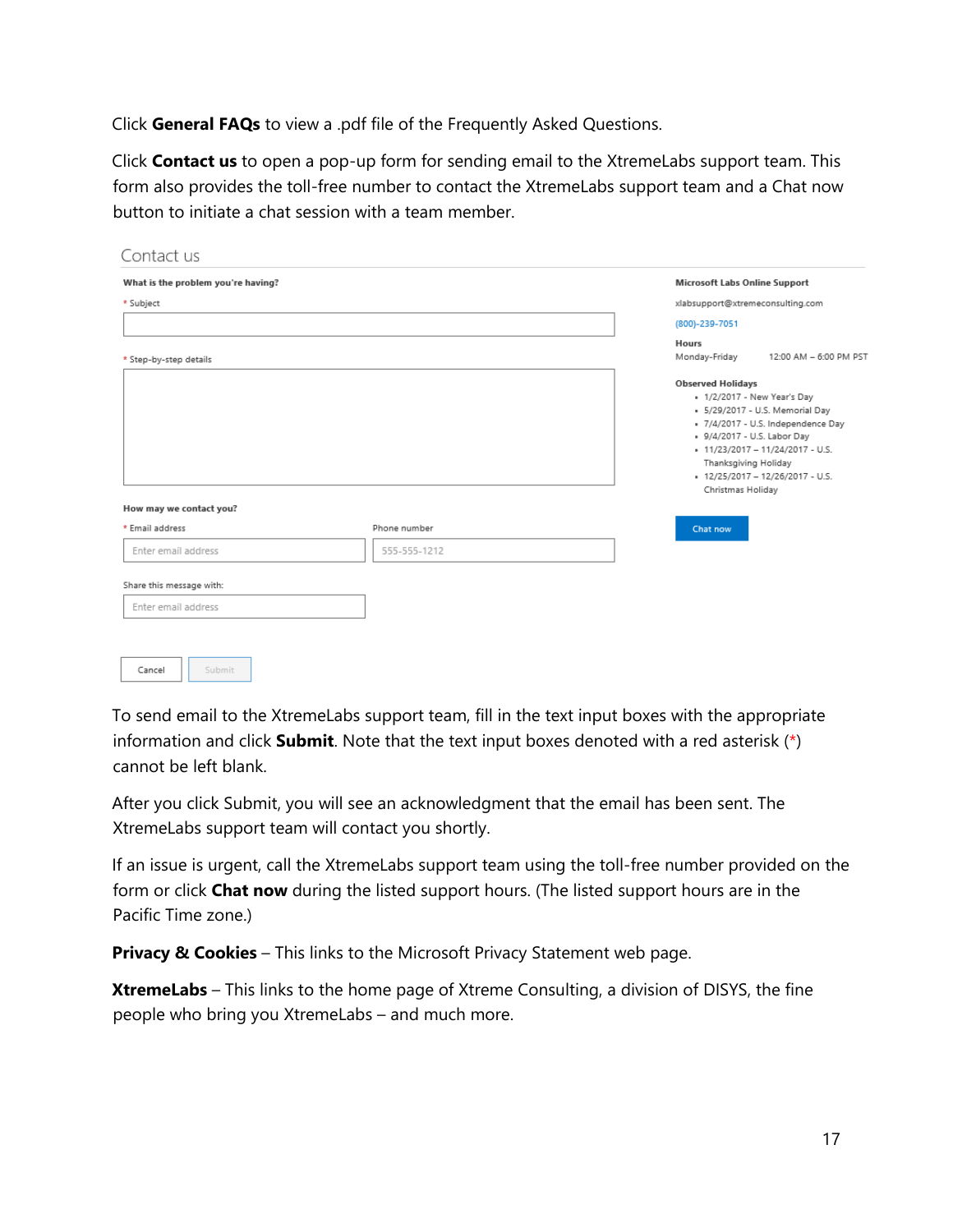### <span id="page-17-0"></span>**At Home**

The In the Classroom section of this document provides instructions for creating an account and accessing your labs in the classroom.

If you also plan to use virtual labs outside of class hours, this  $At$  Home section will help you configure your home computer to access to your labs.

#### <span id="page-17-1"></span>**Configuring Your Home Computer**

- 1. In Internet Explorer, navigate to [http://labs.xtremelabs.io](http://labs.xtremelabs.io/)[.](http://moc.microsoftlabsonline.com/)
- 2. Sign in using the email address you specified when creating your account. You will be redirected to your course home page.

**Note** If you have not created a user account, follow the steps in the In the Classroom section of this document.

- 3. To begin a lab, click **Take Lab**.
- 4. After your lab loads, you may be asked to install an ActiveX control.

| This website wants to install the following add-on: 'Xtreme RDP ActiveX Control' from 'Xtreme Consulting Group Inc.'.<br>Install<br>What's the risk? |  |  |  |
|------------------------------------------------------------------------------------------------------------------------------------------------------|--|--|--|
|------------------------------------------------------------------------------------------------------------------------------------------------------|--|--|--|

5. Click **Install**.

**Note** Installation of this control requires administrative access.

6. Once installation is complete, the virtual machine connection window will refresh and you will have access to your virtual lab environment.

#### <span id="page-17-2"></span>**Connectivity Preference**

By default, all connections to lab virtual machines are made via HTML. However, there are some networking issues that can be resolved by switching to the ActiveX RDP (Remote Desktop Protocol) control. To make this change, open **My account** page and select the ActiveX option.

## Update your RDP preferences

Click below to set your RDP preferences. Please note that the HTML5 connection method is only available on Internet Explorer 10+. Additionally, some classroom functionality is not available via the ActiveX control connection method.

 $\circlearrowright$  Use the ActiveX RDP control connection method. (Internet Explorer 7+ required) Use the HTML5 connection method. (Internet Explorer 10+ required)

**Update Preferences**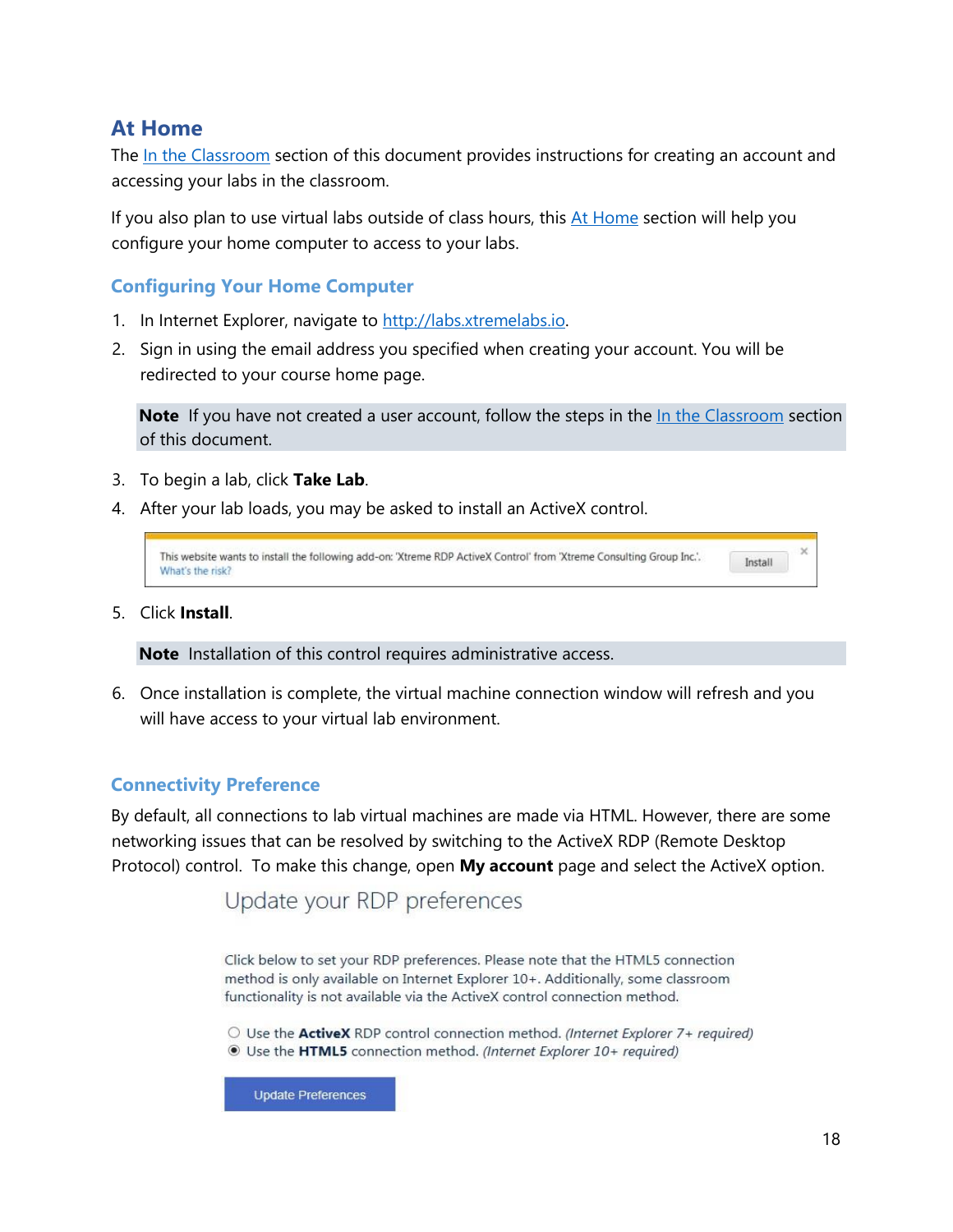**Note** If ActiveX is selected as your RDP preference, a different user interface will be presented. You will then want to download the Student User Guide written for that UI. Go to [https://labs.xtremelabs.io/LabManuals/Guides/Self-ServiceStudentGuidetoMLO\\_ActiveX.pdf](https://labs.xtremelabs.io/LabManuals/Guides/Self-ServiceStudentGuidetoMLO_ActiveX.pdf) to download this version of the Student User Guide.

**Note** If you select HTML5 as your preference, but the machine on which you have signed in does not support it (for example, the browser version is not recent enough), then the UI will revert to ActiveX automatically.

### <span id="page-18-0"></span>**Troubleshooting**

If you have trouble connecting to the lab images once they have launched, the information in this section may help identify the issue.

#### <span id="page-18-1"></span>**Advanced Firewall Configuration**

By default, the lab hosting system offers connections to lab virtual machine console sessions from an end user's web browser via an ActiveX control embedded in the web page. That ActiveX control makes one or more connections to a Hyper-V server in order to display the virtual machine console windows within the browser window.

All ActiveX controls make their network connections outside of the scope of Internet Explorer. In other words, their traffic is not managed through the Internet Explorer proxy settings. Changing proxy settings on the browser will not enable the traffic. Instead, all ActiveX controls open network ports directly through the Windows TCP/IP protocol stack. This is generally seen as a key benefit of the ActiveX architecture.

The network traffic between the ActiveX control and the lab portal is running over TCP port 443. That port is typically used to transfer HTTPS traffic. However, in this case, the network protocol being transferred over port 443 is RDP. In most cases, proxy/firewall configurations are not sensitive to the protocol being transmitted over the port and this traffic flows without a problem. However, in more secure environments (and this may include your network boundary), packet inspection of traffic over port 443 may block the RDP traffic since it does not conform to the HTTPS protocol.

To enable the lab session traffic from the ActiveX control to reach the Internet via a proxy server (such as Microsoft Forefront TMG), follow the instructions in the Internet proxy/firewall client step, described next. If that does not resolve the issue, try the Firewall configuration step that follows.

#### • **Internet proxy/firewall client**

First, install a client proxy agent on your machine and then configure that client to connect to the Internet via the proxy/firewall server. If your network is protected by Forefront TMG,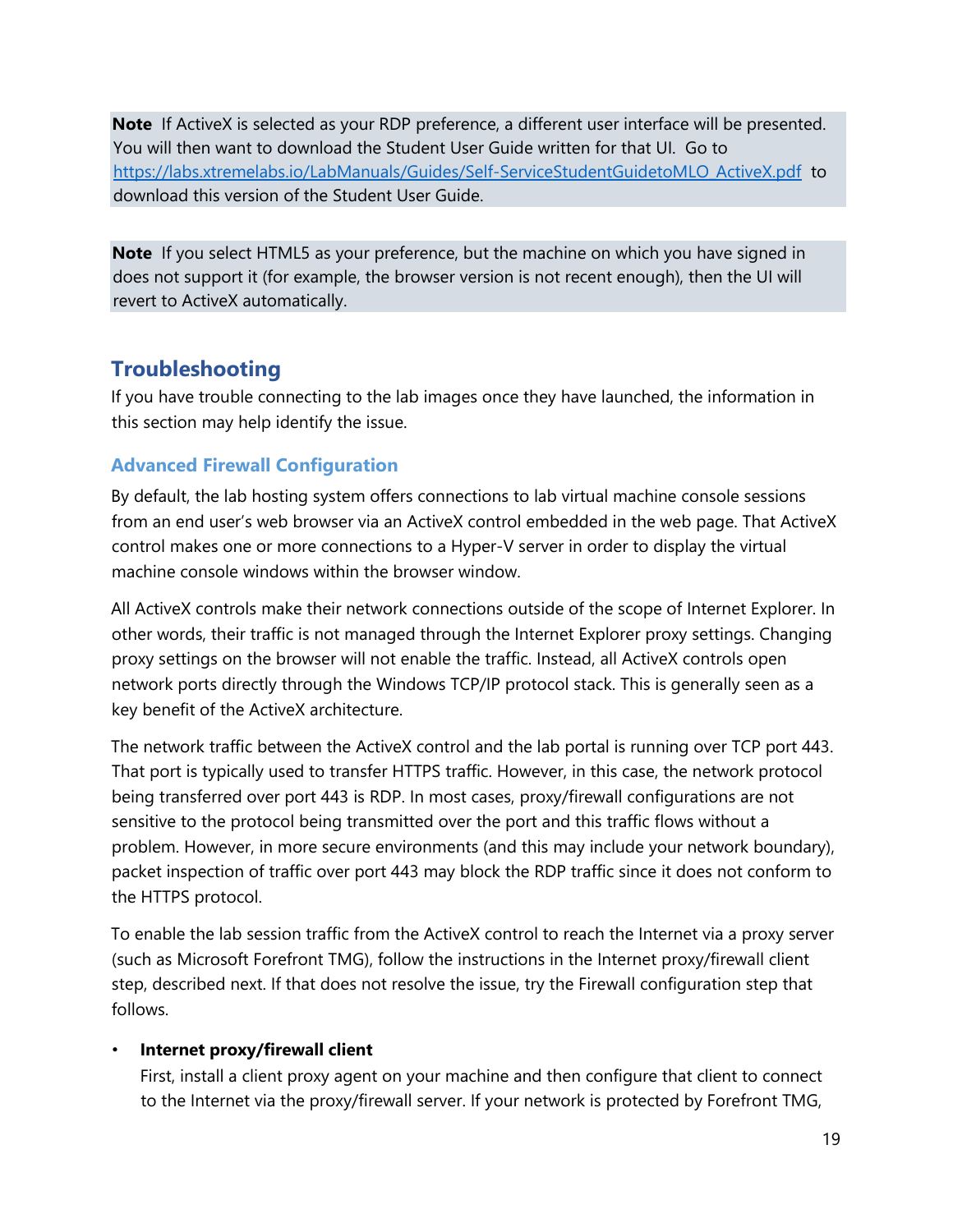for example, you will need to install the Forefront TMG client on your machine and configure it to connect to the Internet via the gateway. The TMG client can be downloaded from the [Microsoft Download Center.](http://www.microsoft.com/en-us/download/details.aspx?id=10504) Other firewall/proxy products typically have an equivalent client agent.

#### • **Firewall configuration**

If the firewall has been configured for packet inspection (that is, the rules are sensitive to the protocols running over certain ports), then the outbound rules on the firewall need to be altered to allow the RDP protocol to run over port 443 to the specific addresses used by the lab portal. Namely:

Destination IP address ranges:

| 67.21.174.1   | through 67.21.174.25  |
|---------------|-----------------------|
| 67.21.175.69  | through 67.21.175.88  |
| 67.21.173.141 | through 67.21.173.150 |

Destination port:

TCP 443

Protocol:

RDP

**Note** Configuration of access to port 443 for RDP traffic is beyond the scope of Internet Explorer proxy settings.

#### <span id="page-19-0"></span>**Checking Connectivity**

If you have trouble accessing your labs, use the NetTest tool to check your connectivity and then provide the results to the XtremeLabs Support team for analysis. The tool is available at [http://xvnettest.westus.cloudapp.azure.com/NetTestXL.exe.](http://xvnettest.westus.cloudapp.azure.com/NetTestXL.exe)

After installing the tool on the computer used to access XtremeLabs, launch it with elevated rights as Administrator.

As soon as it launches, enter your name, ticket number, or active lab instance ID number and select 'Start Network Test'.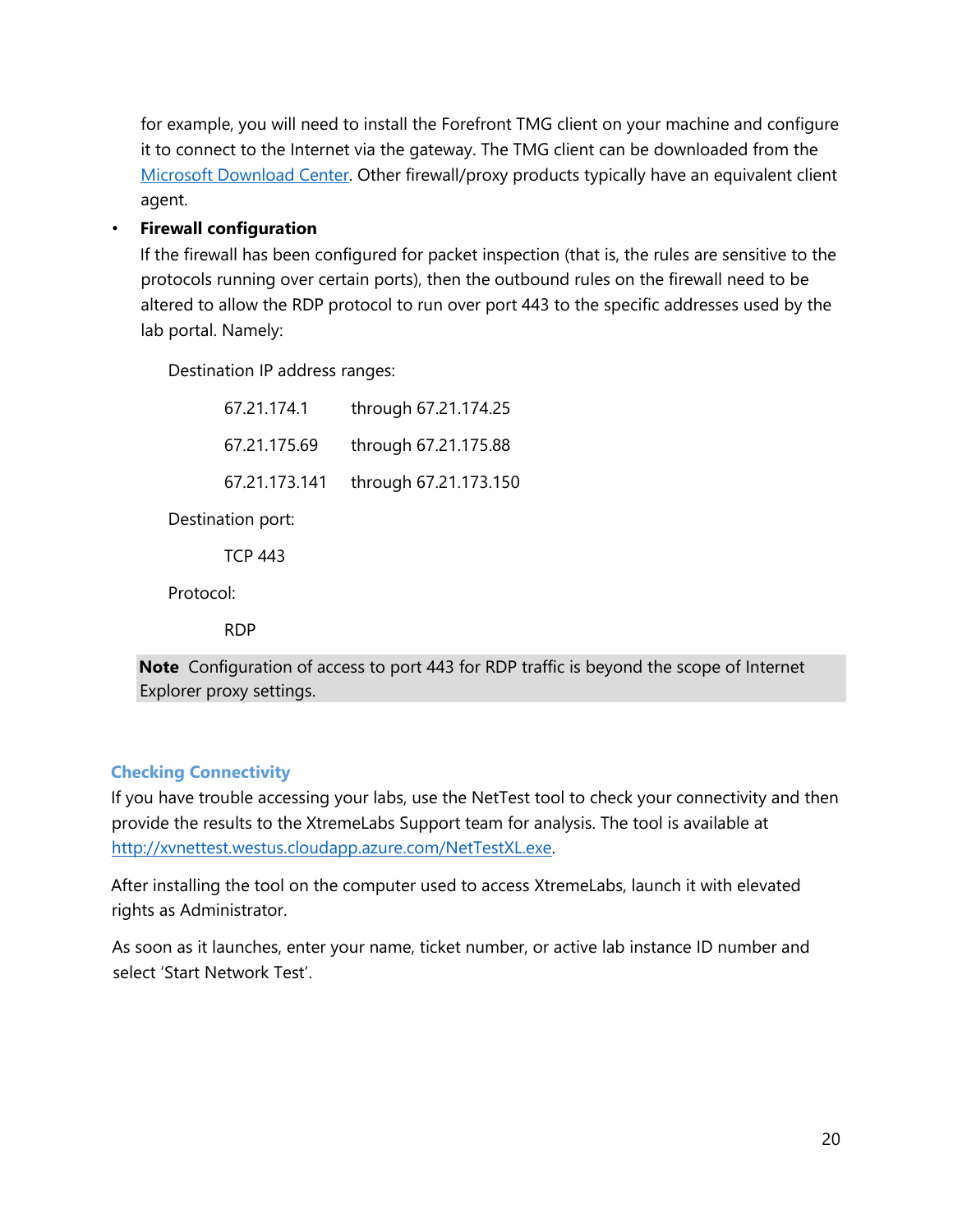| Network Test Tool XL                                                                            |                                                   |                                        |  |
|-------------------------------------------------------------------------------------------------|---------------------------------------------------|----------------------------------------|--|
| <b>Test Location Details</b><br>Company name, Ticket or Instance No.<br>Washington State, 12345 | <b>Test Progress</b><br><b>Start Network Test</b> | Network Test Time Remaining<br>1:00:00 |  |
| Lab Hosting Region<br>North America<br>$\sim$                                                   |                                                   |                                        |  |

After collecting some general information, the tool will run for 1 hour gathering network date. Once the test is complete, the 'Test Progress' section will change to read 'All Tests now complete' and a folder will open with 2 files. Copy these files and send them to the support team as attachments.

| ⌒<br>Name        | Date modified                   | l lype | <b>Size</b> |
|------------------|---------------------------------|--------|-------------|
| ■ NetTest.txt    | 6/15/2018 1:58 AM Text Document |        | 12 KB       |
| ■ NetTestRTT.txt | 6/15/2018 1:58 AM Text Document |        | 1 KB        |

**Note** This tool is focused on issues around using the RDP ActiveX control for session connectivity (although it also measures general network settings/connectivity). It checks the ActiveX installation and the RDP CredSSP settings, as well as firewall checks specific to running RDP through the firewall.

If there are any issues with running the RDP ActiveX control, the simplest solution may be to switch your user profile to use the HTML5 viewer. HTML5 is a per-user choice (not per machine) and currently defaults to ActiveX. The Connectivity Preference section in this document describes how to switch to HTML5.

## <span id="page-20-0"></span>**Support**

If you have technical issues with the online labs, you can contact the XtremeLabs support team. Examples of technical issues include:

- The virtual desktop does not display.
- The online lab runs slowly or is non-responsive.

If an issue is urgent, call the XtremeLabs support team using the toll-free number provided on the form or click the link to initiate a chat session with a team member during the listed support hours. (The support hours are in the Pacific Time Zone.)